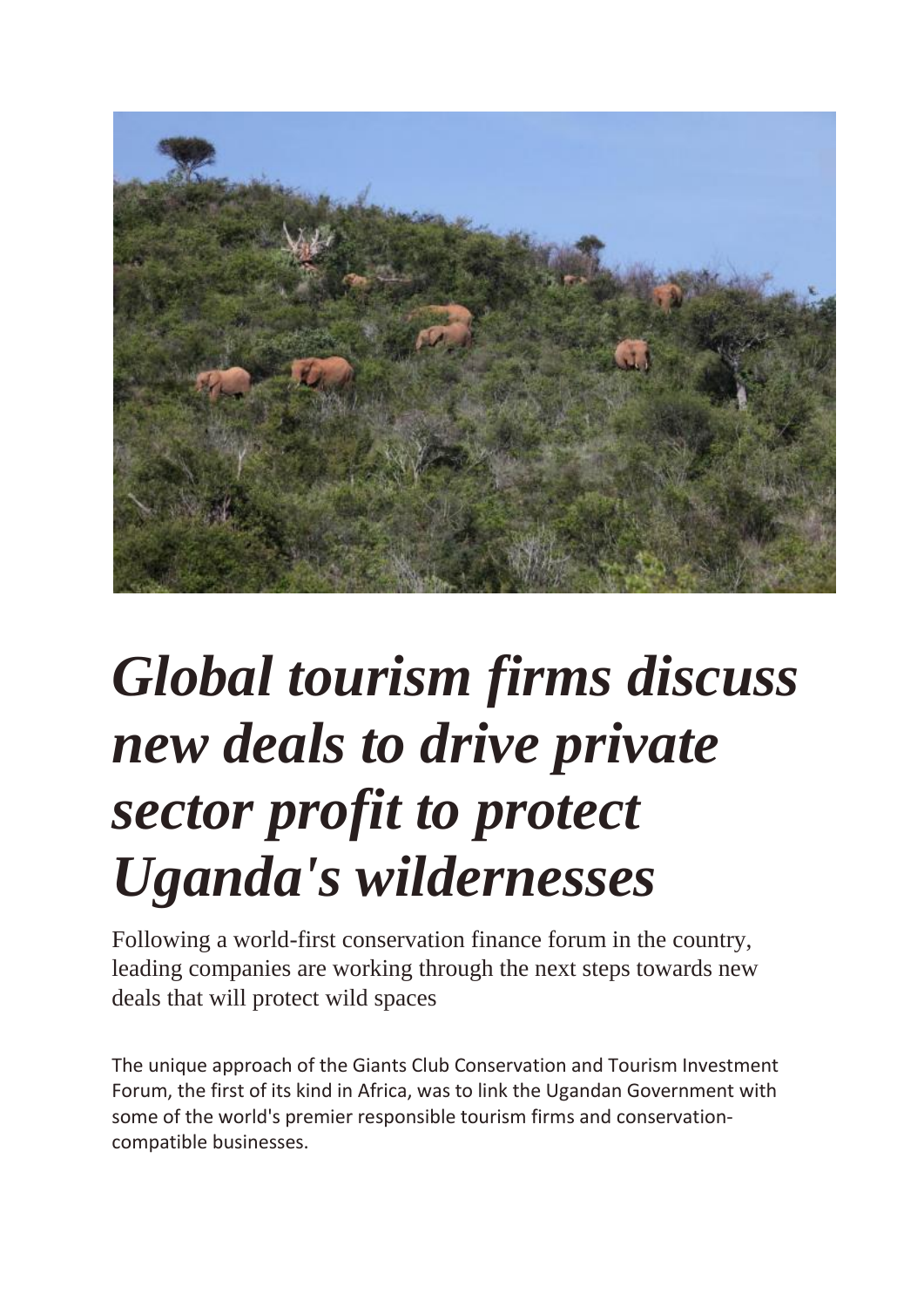"I've seen quite a lot of these sorts of things over the years, and I was hugely impressed," said Patrick Fitzgibbon, senior vice-president for development for Europe and Africa for Hilton, the global hotel and hospitality group.

"What was probably most impressive was the top-level government sponsorship, which you really need, and the consistency of messaging that was really positive."

How responsive key Ugandan government figures were in the coming weeks would "speak volumes" about the long-term success of the Forum, held on 6 October, Fitzgibbon said. "If you were thinking about investing in travel and tourism in Uganda today, after Friday you have to be more confident," he added.

Uganda's President, Yoweri Museveni, hosted the event, the first of its kind in Africa, and told close to 200 delegates that his country was 'open for business' for responsible tourism investment.

Central to new contracts will be rules ensuring businesses protect Uganda's environment and drive greater benefits from conservation to local people. These are key aspects of the work of the Giants Club, the initiative of the conservation organisation Space for Giants that organised the Forum with UNDP and the African Wildlife Foundation.

The managing director of Governors Camp Collection, Dominic Grammaticas, said that "as potential tourism partners we are very excited by the possibilities". His collection of seven luxury safari camps and lodges are in Uganda's neighbours, Kenya and Rwanda.

"Uganda is clearly saying it's open for business as far as tourism investment is concerned," he said. "It's difficult to see how the government could have done more to demonstrate political will at the highest levels."

Karim Wissanji, CEO of Elewana, an exclusive collection of boutique safari camps and beach hotels in Tanzania and Kenya, signed a Letter of Intent as a result of the event that states his organisation "wishes actively to explore investment opportunities".

"We recognise that the Ugandan Government has seen the increasing opportunity for responsible tourism to support the protection and management of its natural assets, to build elements of a 'nature-based economy," it said. "We're interested in exploring ways to undertake investment."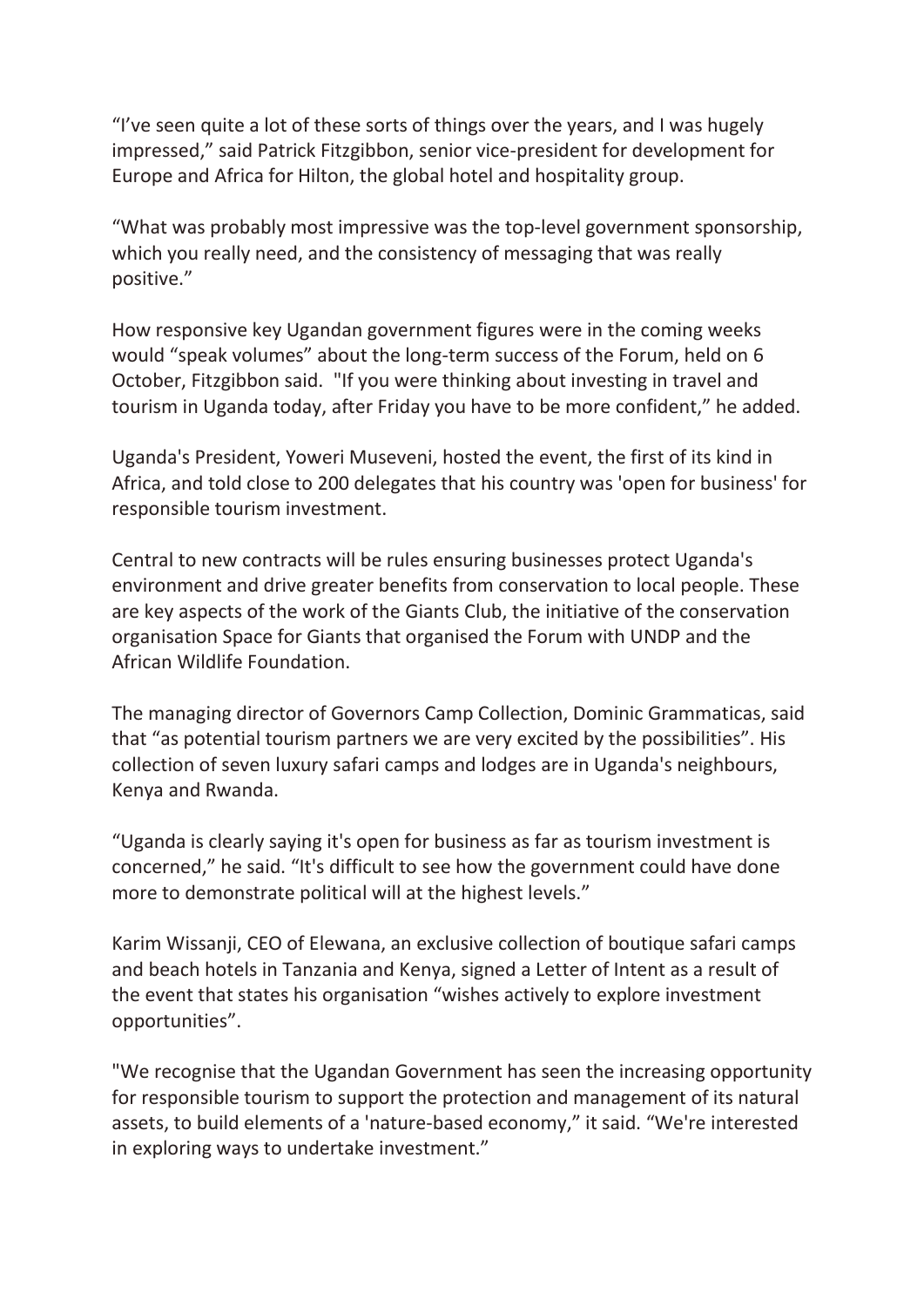The Forum focused on opportunities for sustainable eco-tourism ventures, but also widened its net to include investors from different enterprises whose business models would include conservation dividends.

One was Solarcentury, which plans to develop large solar power plants feeding electricity into Uganda's national grid, creating stable conservation funding from selling solar power

Its East Africa director, Guy Lawrence, said the forum was "excellent for a number of reasons", including the new special Delivery Unit at the Uganda Investment Authority. "I was impressed that the Uganda authorities have set up a one stop shop for external investors in the tourism conservation circuit," Mr Lawrence said. "This is a major step towards securing investment from overseas and has been created due to the Giants Club's engagement with the Uganda Government.

"To have the President also not merely turning up to 'cut a ribbon' but to be actively engaged in the conservation discussion demonstrated his absolute support for promoting conservation tourism, and that gives investors confidence, too."

While many of the sites available for fresh investment were 'tourism-ready', others would first require philanthropic attention and long-term funding to rehabilitate them, the Forum heard. That money was most likely to come from impact investors like Wild Philanthropy.

"I thought the Forum was extremely well timed in terms of a confluence of a growing impact investment model alongside more traditional philanthropy and travel arms," said Will Jones, Wild Philanthropy's founder and managing director of safari operator Journeys by Design.

"We have an impact travel model that fits very neatly with the Ugandan motivations of philanthropy, enterprise and travel. We are excited by the idea of working alongside the Uganda Wildlife Authority and the investment bureau to study further the opportunity. There is a neat overlap with our East Africa plans."

George Osborne, Britain's former Chancellor of the Exchequer (Finance Minister) and the editor of London's Evening Standard newspaper, attended the Forum and in his speech at its close he praised the "very specific investment propositions" presented to delegates.